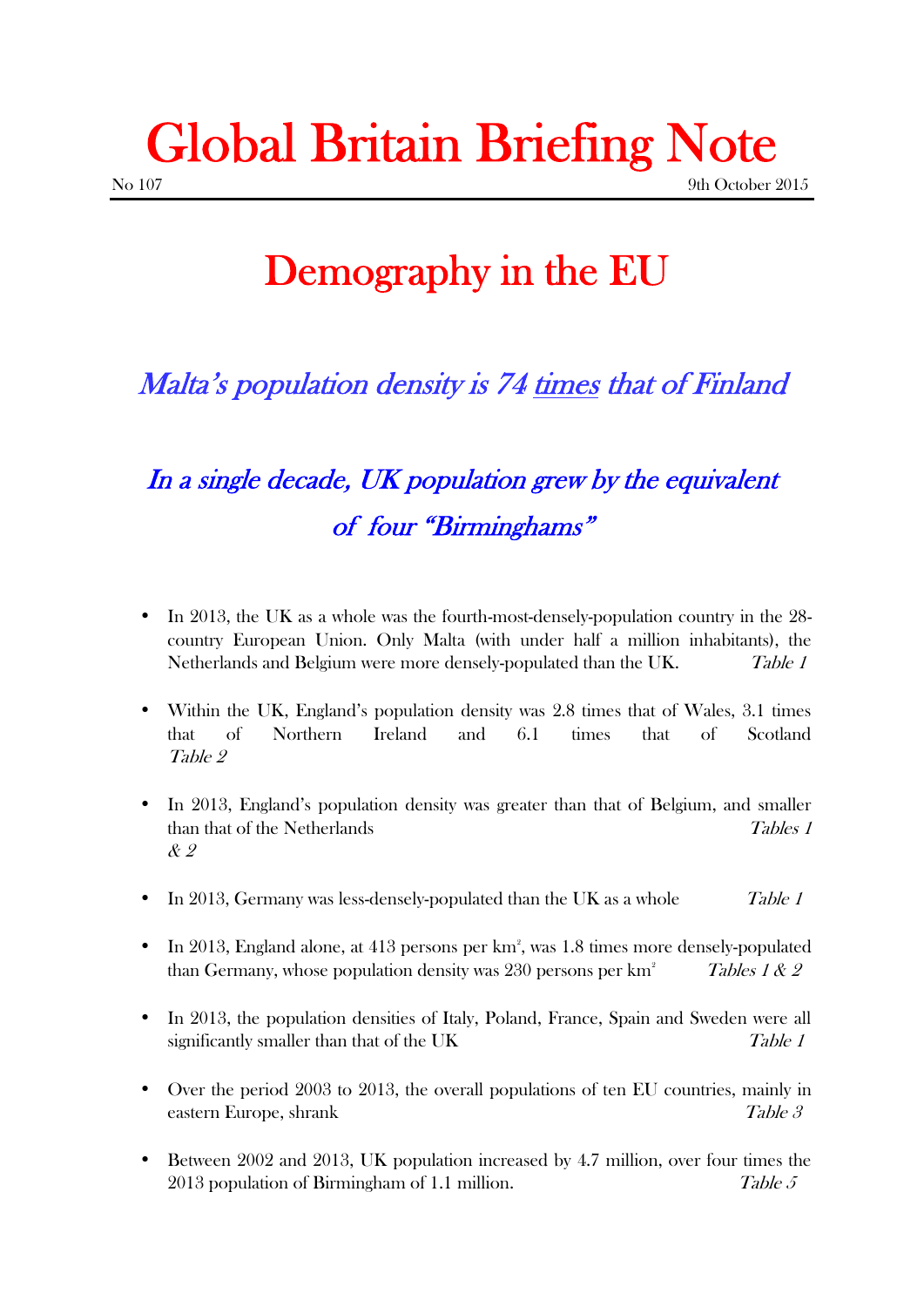| Table 1: EU-28 in 2013: population density in persons per km <sup>2</sup><br><b>Population Density</b><br>Country |      |  |
|-------------------------------------------------------------------------------------------------------------------|------|--|
| Malta                                                                                                             | 1340 |  |
| Netherlands                                                                                                       | 498  |  |
| Belgium                                                                                                           | 369  |  |
| UK                                                                                                                | 264  |  |
| Germany                                                                                                           | 230  |  |
| Luxembourg                                                                                                        | 210  |  |
| Italy                                                                                                             | 199  |  |
| Czech Rep.                                                                                                        | 136  |  |
| Denmark                                                                                                           | 131  |  |
| Poland                                                                                                            | 122  |  |
| Portugal                                                                                                          | 113  |  |
| Slovakia                                                                                                          | 110  |  |
| Hungary                                                                                                           | 106  |  |
| France                                                                                                            | 104  |  |
| Austria                                                                                                           | 103  |  |
| Slovenia                                                                                                          | 102  |  |
| Cyprus                                                                                                            | 94   |  |
| Spain                                                                                                             | 92   |  |
| Romania                                                                                                           | 87   |  |
| Greece                                                                                                            | 84   |  |
| Croatia                                                                                                           | 75   |  |
| <b>Ireland</b>                                                                                                    | 67   |  |
| Bulgaria                                                                                                          | 67   |  |
| Lithuania                                                                                                         | 47   |  |
| Latvia                                                                                                            | 32   |  |
| Estonia                                                                                                           | 30   |  |
| Sweden                                                                                                            | 24   |  |
| Finland                                                                                                           | 18   |  |

| Table 2: UK population density by nation: persons per km <sup>2</sup> |                           |  |
|-----------------------------------------------------------------------|---------------------------|--|
| <b>Nation</b>                                                         | <b>Population Density</b> |  |
| England                                                               | 413                       |  |
| Wales                                                                 | 149                       |  |
| Northern Ireland                                                      | 135                       |  |
| Scotland                                                              | 68                        |  |
| <b>UK</b>                                                             | 263                       |  |
| Source: ONS: http://www.ons.gov.uk/ons/guide-method/compendium-of-    |                           |  |
| uk-statistics/population-and-migration/index.html                     |                           |  |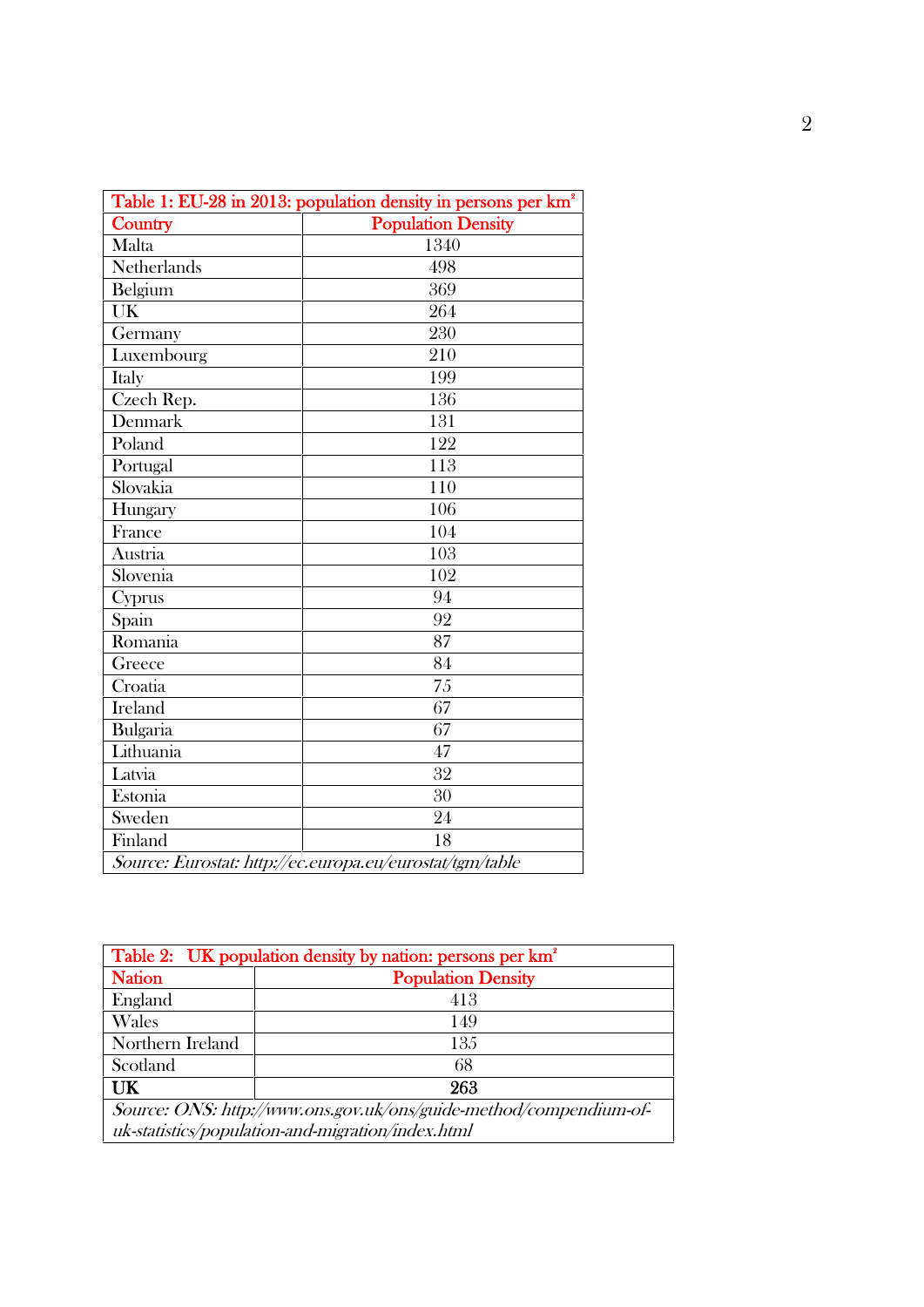| Table 3: Ten EU countries with shrinking population     |  |  |
|---------------------------------------------------------|--|--|
| 2003 to 2013                                            |  |  |
| <b>Bulgaria</b>                                         |  |  |
| Croatia                                                 |  |  |
| Estonia                                                 |  |  |
| Greece                                                  |  |  |
| Hungary                                                 |  |  |
| Latvia                                                  |  |  |
| Lithuania                                               |  |  |
| Poland                                                  |  |  |
| Portugal                                                |  |  |
| Romania                                                 |  |  |
| Source: Eurostat:http://ec.europa.eu/eurostat/tgm/table |  |  |

| Table 4: Eighteen EU countries with increasing population |
|-----------------------------------------------------------|
| 2003 to 2013                                              |
| Austria                                                   |
| Belgium                                                   |
| Cyprus                                                    |
| <b>Czech Republic</b>                                     |
| Denmark                                                   |
| Finland                                                   |
| France                                                    |
| Germany (just)                                            |
| Ireland                                                   |
| Italy                                                     |
| Luxembourg                                                |
| Malta                                                     |
| Netherlands                                               |
| Slovakia                                                  |
| Slovenia                                                  |
| Spain                                                     |
| Sweden                                                    |
| UK                                                        |
| Source: Eurostat: http://ec.europa.eu/eurostat/tgm/table  |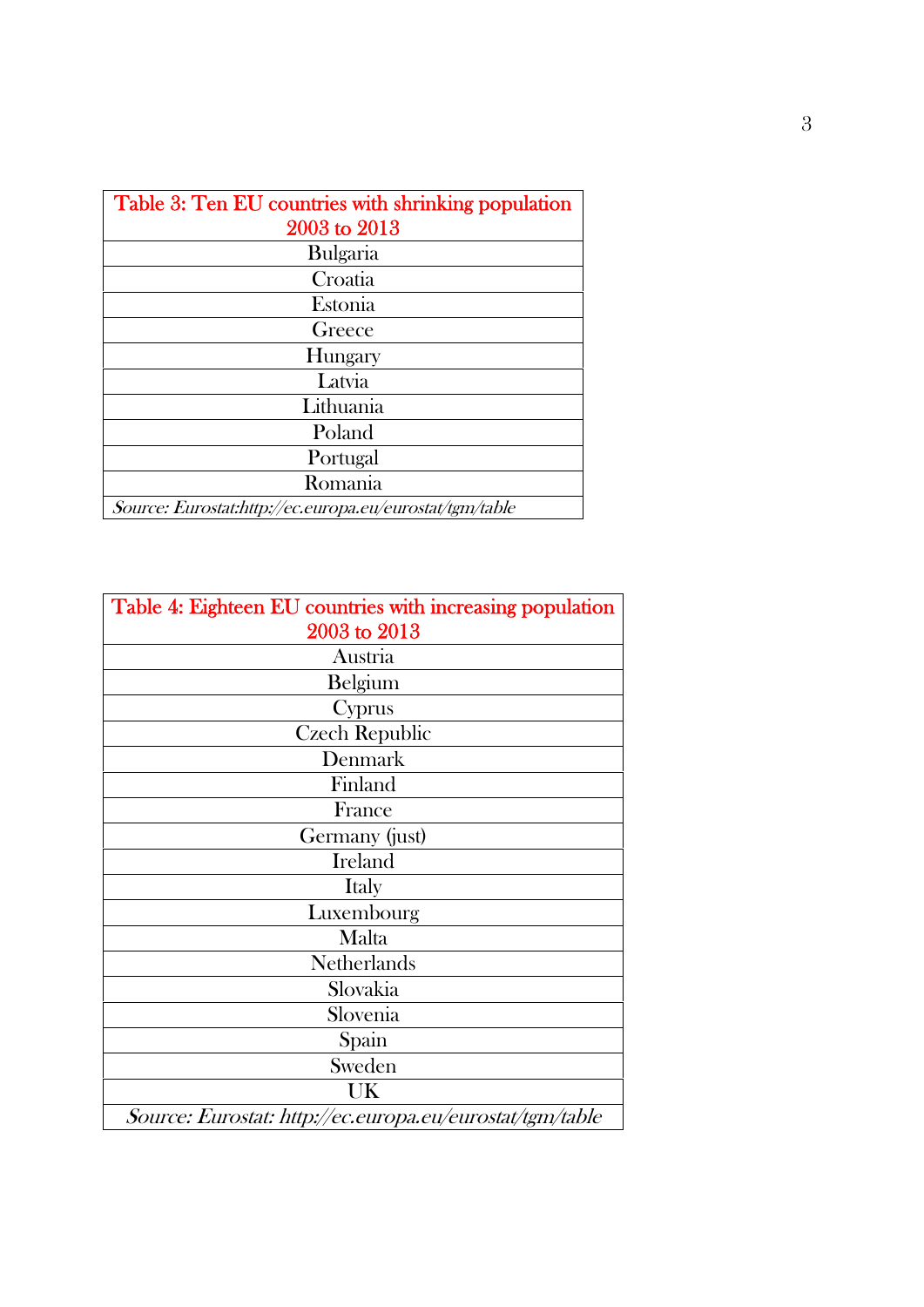| Table 5: UK population density by nation: persons per km <sup>2</sup> in                                                |                           |  |  |  |
|-------------------------------------------------------------------------------------------------------------------------|---------------------------|--|--|--|
| 2013                                                                                                                    |                           |  |  |  |
| <b>Nation</b>                                                                                                           | <b>Population Density</b> |  |  |  |
| England                                                                                                                 | 413                       |  |  |  |
| Wales                                                                                                                   | 149                       |  |  |  |
| Northern Ireland                                                                                                        | 135                       |  |  |  |
| Scotland                                                                                                                | 68                        |  |  |  |
| UK                                                                                                                      | 263                       |  |  |  |
| Source: ONS: http://www.ons.gov.uk/ons/guide-method/compendium-of-uk-<br>statistics/population-and-migration/index.html |                           |  |  |  |

| Table 6: UK Population: millions                         |      |                 |  |  |
|----------------------------------------------------------|------|-----------------|--|--|
| 2002                                                     | 2013 | <i>Increase</i> |  |  |
| 59.4                                                     | 64.1 | 47              |  |  |
| Source: Eurostat: http://ec.europa.eu/eurostat/tgm/table |      |                 |  |  |

*Birmingham is the UK's second biggest city after London, with a 2013 population of 1.1 million. The UK's population increase between 2002 and 2013, of 4.7 million, is the equivalent of 4.3 cities of the size of Birmingham (4.7 divided by 1.1 equals 4.3).*

4

\*\*\*\*\*\*\*\*